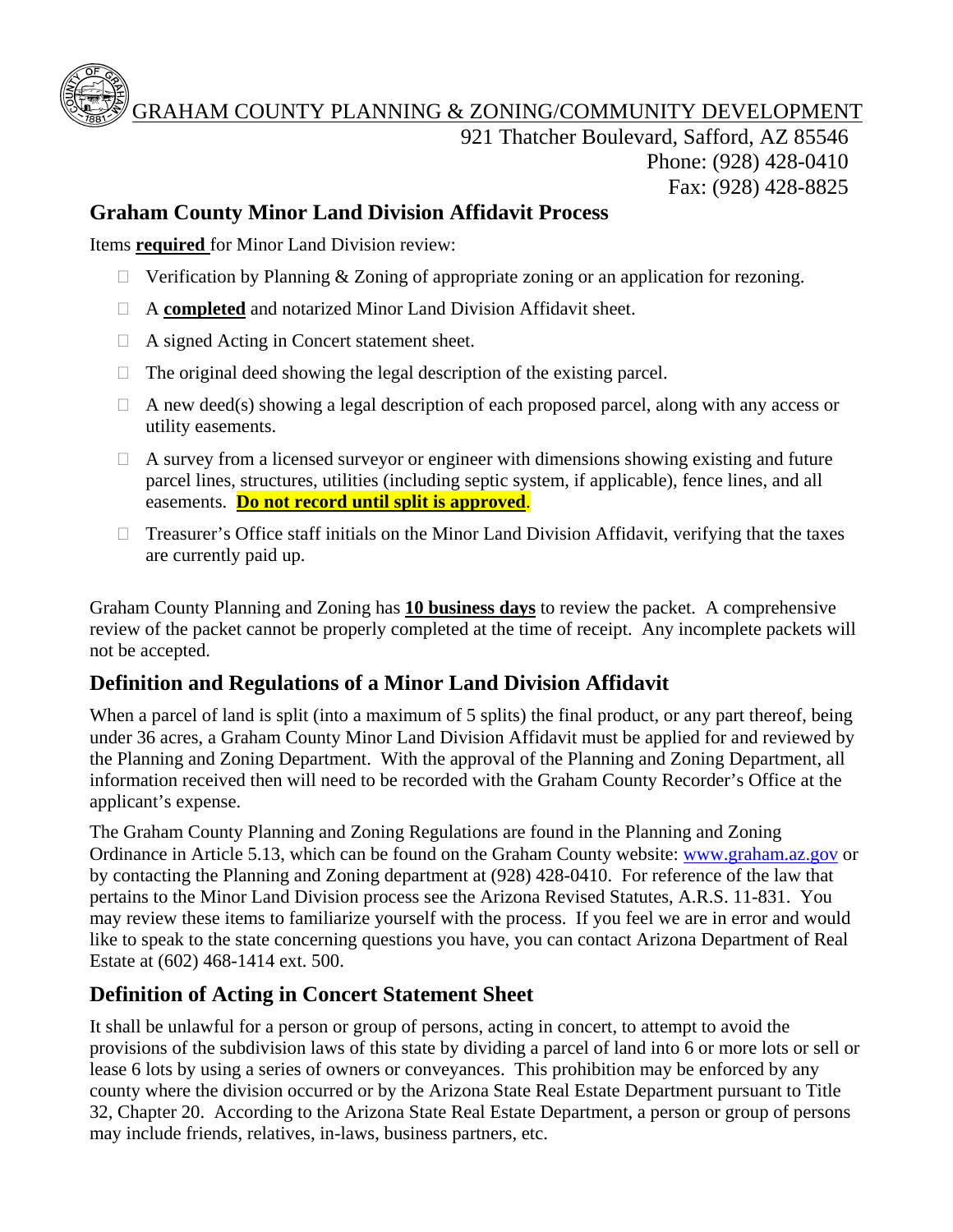

**GRAHAM COUNTY PLANNING & ZONING/COMMUNITY DEVELOPMENT** 

921 Thatcher Boulevard, Safford, AZ 85546 Phone: (928) 428-0410 Fax: (928) 428-8825

# THIS DOCUMENT MUST BE RECORDED WITH YOUR MINOR LAND DIVISION DOCUMENTS

Dear Applicant,

Thank you for your application for a Minor Land Division in Graham County.

You are urged to consult early and informally with the Planning & Zoning Director, the County Engineer, the County Health Department, and any other technical staff for advice and assistance prior to applying for rezoning, building permits, or improvements of any kind on the property. For example, the following are a few requirements that must be met:

- 1. Appropriate zoning must be approved by the Board of Supervisors prior to property improvements, potentially taking up to 90 days.
- 2. Prior to the issuance of a building permit, a Drainage Plan, which addresses onsite and offsite drainage impact, must be presented and approved by the County Engineer.
- 3. A building permit must be obtained prior to any improvement activity.
- 4. Before requesting the issuance of a Certificate of Occupancy, any required drainage improvement must be completed, inspected, approved, and easements recorded in accordance with the approved Drainage Plan.
- 5. Prior to the issuance of a Certificate of Occupancy the physical access, as indicated on the legal survey (if required) or as indicated on the approved site plan, must be completed and must satisfy the requirements for fire apparatus access in accordance with the International Fire Code adopted by Graham County.

We look forward to working with you on your project. Following these guidelines will greatly enhance your experience with the County and result in a timely completion of your project.

Planning & Zoning/Engineering Department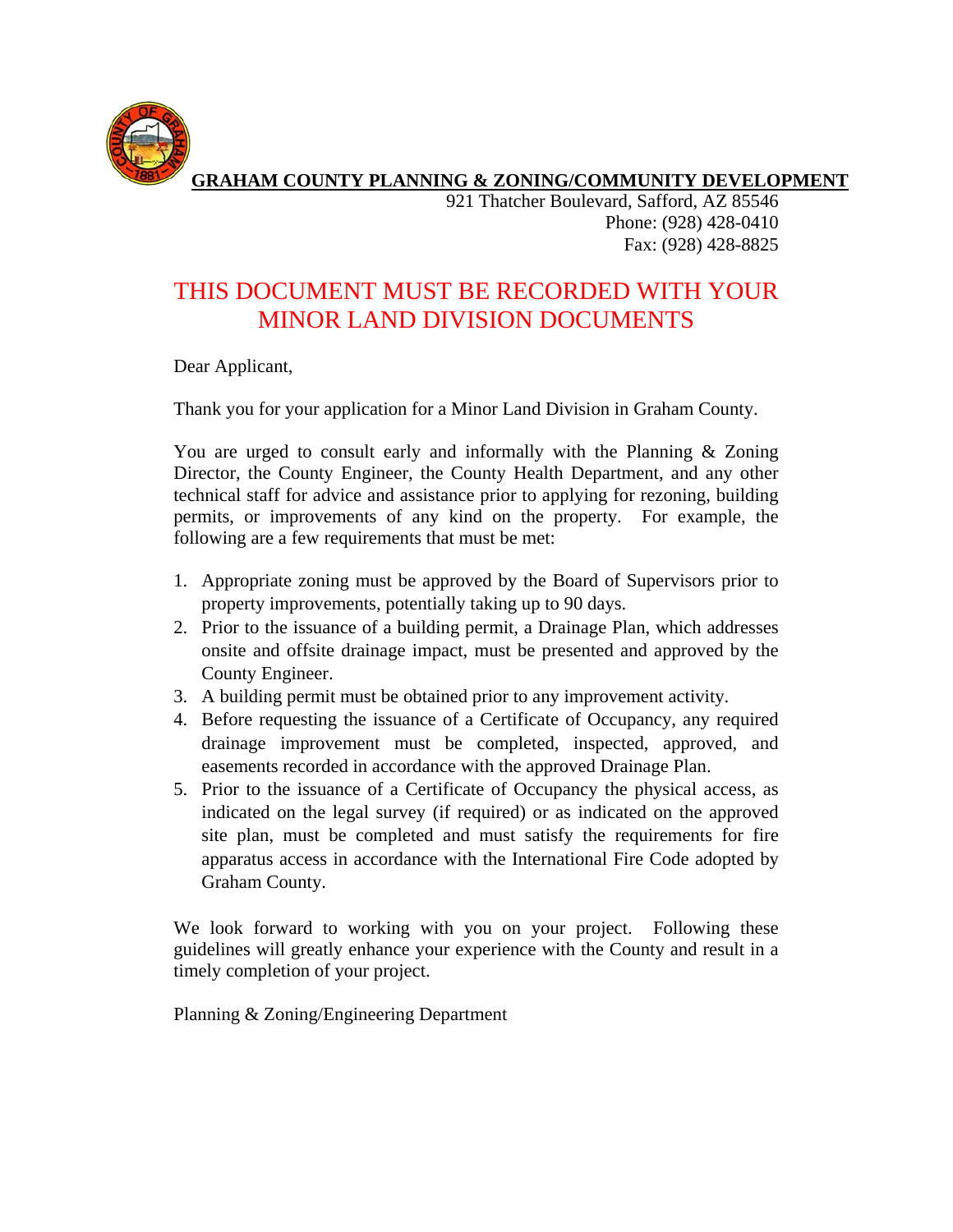

**GRAHAM COUNTY MINOR LAND DIVISION AFFIDAVIT** 



You are required by the Graham County Zoning Ordinance to complete this affidavit when you split a parcel of land into two (2) to five (5) new parcels. This affidavit applies only to parcels in the unincorporated areas of Graham County. You must fill out an affidavit identifying the new parcels being created; then return this form to the Planning Department for review. **THIS COMPLETED FORM MUST BE RECORDED WITH THE NEW DEED AND THE MAP AT THE GRAHAM COUNTY RECORDER'S OFFICE.** 

**ORIGINAL PARCEL BEING SPLIT:** 

Assessors Parcel Number (APN) \_\_\_\_\_\_\_\_\_\_\_\_\_\_\_\_. What zone is the ORIGINAL PARCEL? Size of ORIGINAL PARCEL (sq. ft. or acreage) \_\_\_\_\_\_\_\_. Total number of PARCELS created \_\_\_\_\_\_.

(5 maximum parcels can be created, including the original parcel)

*Survey must show any existing structures, utilities such as any wells, septic systems, service lines and their relationship to the proposed parcels being created.* 

## **PROPERTY TAXES MUST BE PAID IN FULL BEFORE A PARCEL CAN BE SPLIT.**

Are property taxes paid in full on this parcel? Yes  $\Box$  No  $\Box$  **Treasurer's Staff Initials** 

### **LEGAL ACCESS TO NEW PARCEL:**

Each NEW PARCEL must have Legal Access, OR the Lack of Legal Access must be noted on the Deed. Does this NEW PARCEL have Legal Access? Yes  $\Box$  No  $\Box$ 

| If yes, is the Legal Access a: Public Dedication (street, roadways) $\Box$ Public Easement $\Box$ Private Easement $\Box$ |  |
|---------------------------------------------------------------------------------------------------------------------------|--|
| If no, has the Legal Access been shown on the deed? Yes $\Box$ No $\Box$                                                  |  |

### **ZONING FOR NEW PARCEL:**

Each NEW PARCEL must meet *minimum county zoning requirements such as size, use of property, etc.*, with any deficiencies being noted on the Deed. For zoning questions, contact  $P \& Z$  staff at (928) 428-0410. Do NEW PARCELS meet minimum size requirements of County Zoning regulations? Yes  $\Box$  No  $\Box$ If no, has deficiency of zoning size requirement been shown on Deed? Yes  $\Box$  No  $\Box$ 

| <b>Review by Planning Office: Approved</b> | <b>Denied</b> | Date: | <b>Staff Initials:</b> |
|--------------------------------------------|---------------|-------|------------------------|
|--------------------------------------------|---------------|-------|------------------------|

\_\_\_\_\_\_\_\_\_\_\_\_\_\_\_\_\_\_\_\_\_\_\_\_\_\_\_\_\_\_\_\_\_\_\_\_\_\_\_\_\_\_\_\_\_\_\_\_\_\_\_\_\_\_\_\_\_\_\_\_\_\_\_\_\_\_\_\_\_\_\_\_\_\_\_\_\_\_\_\_\_\_\_\_\_\_\_\_\_\_ \_\_\_\_\_\_\_\_\_\_\_\_\_\_\_\_\_\_\_\_\_\_\_\_\_\_\_\_\_\_\_\_\_\_\_\_\_\_\_\_\_\_\_\_\_\_\_\_\_\_\_\_\_\_\_\_\_\_\_\_\_\_\_\_\_\_\_\_\_\_\_\_\_\_\_\_\_\_\_\_\_\_\_\_\_\_\_\_\_ .

\_\_\_\_\_\_\_\_\_\_\_\_\_\_\_\_\_\_\_\_\_\_\_\_\_\_\_\_\_\_\_\_\_\_\_\_\_\_\_\_\_\_\_\_\_\_\_\_\_\_\_\_\_\_\_\_\_\_\_\_\_\_\_\_\_\_\_\_\_\_\_\_\_\_\_\_\_\_\_\_\_\_\_\_\_\_\_\_\_

Comments: \_\_\_\_\_\_\_\_\_\_\_\_\_\_\_\_\_\_\_\_\_\_\_\_\_\_\_\_\_\_\_\_\_\_\_\_\_\_\_\_\_\_\_\_\_\_\_\_\_\_\_\_\_\_\_\_\_\_\_\_\_\_\_\_\_\_\_\_\_\_\_\_\_\_\_\_\_\_\_

Name and address of contact:

City, State, Zip \_\_\_\_\_\_\_\_\_\_\_\_\_\_\_\_\_\_\_\_\_\_\_\_\_\_\_\_\_\_\_\_\_\_\_\_\_\_\_\_\_\_\_ Phone Number: \_\_\_\_\_\_\_\_\_\_\_\_\_\_\_\_\_\_

| <b>VERIFICATION AND ACKNOWLEDGEMENT:</b><br>We, the owner(s) of the parcel being split as described above, hereby certify under oath that the information set<br>forth above is true and correct. We (I) assume all liability for accuracy of property lines. |                                                                              |
|---------------------------------------------------------------------------------------------------------------------------------------------------------------------------------------------------------------------------------------------------------------|------------------------------------------------------------------------------|
| Dated this $\_\_\_\_$ day of $\_\_\_\_\_\_$ , 20 $\_\_\_\_\_\_$ .                                                                                                                                                                                             |                                                                              |
|                                                                                                                                                                                                                                                               | Signature of Owner                                                           |
| <b>State of Arizona</b>                                                                                                                                                                                                                                       |                                                                              |
| <b>County of Graham</b>                                                                                                                                                                                                                                       |                                                                              |
|                                                                                                                                                                                                                                                               | Signature of Owner                                                           |
|                                                                                                                                                                                                                                                               | before me on this $\_\_\_\_$ day of $\_\_\_\_\_$ , 20 $\_\_\_\_\_\_\_\_\_$ . |
|                                                                                                                                                                                                                                                               | <b>Notary Public</b>                                                         |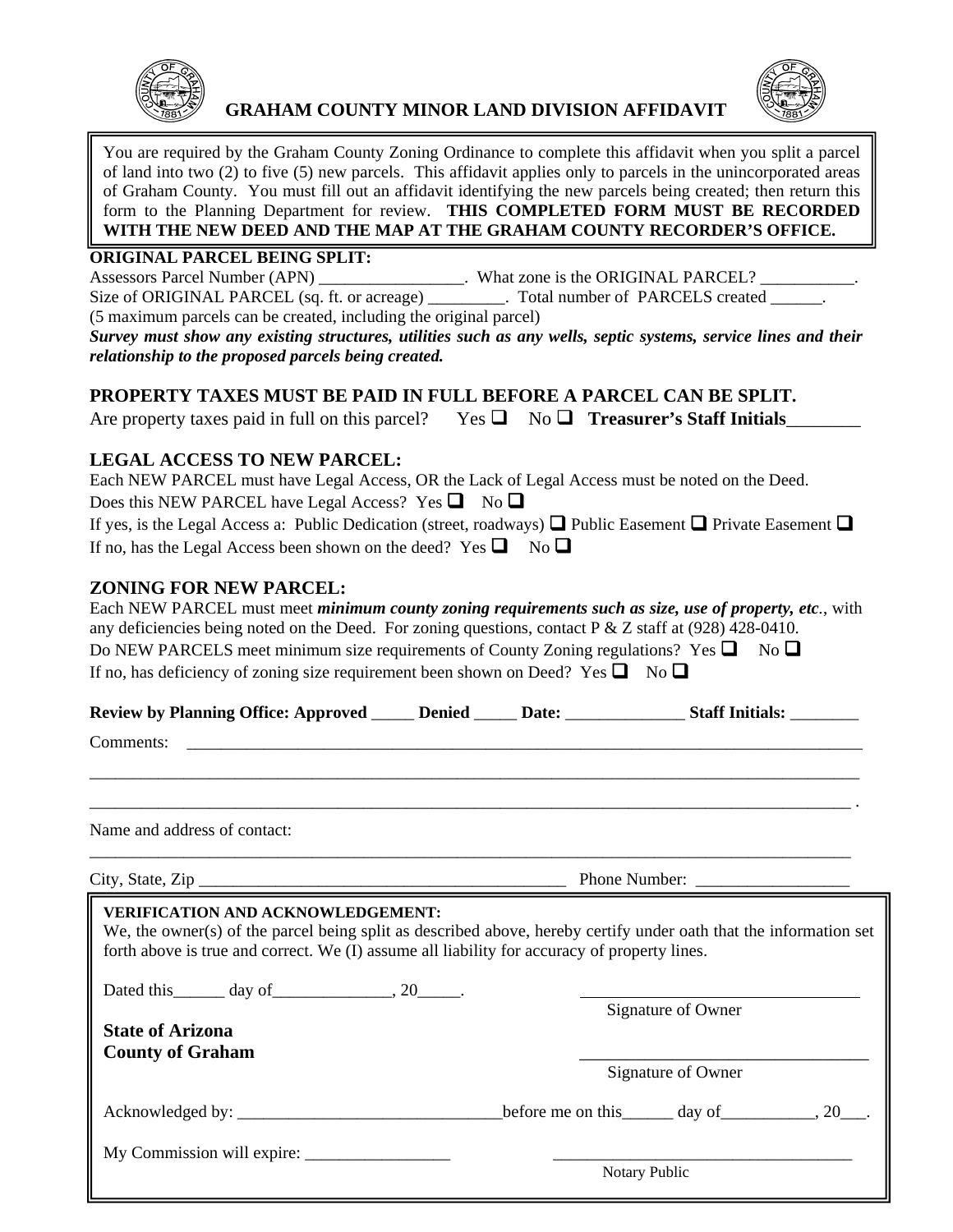GRAHAM COUNTY PLANNING & ZONING/COMMUNITY DEVELOPMENT



921 Thatcher Boulevard, Safford, AZ 85546 Phone: (928) 428-0410 Fax: (928) 428-8825

> Will Wright COMMUNITY DEVELOPMENT DIRECTOR

# MINOR LAND DIVISION "ACTING IN CONCERT" STATEMENT

I, acknowledge by signing this statement that I am not **"Acting in Concert"** with any person or group of persons to attempt to avoid the provisions of the subdivision laws of the State of Arizona to divided a parcel of land or sell illegal subdivision lots by using a series of owners or conveyances or by any other method which ultimately results in the division of the lands into an illegal subdivision or the sale of an illegal subdivision or the sale of illegally subdivided lots.

**"Acting in Concert"** means evidence of collaborating to pursue a concerted plan.

Persons **"Acting in Concert"** include but are not limited to, business partners, relatives, etc.

Signature Date

Penalty is \$1000 per infraction from the Arizona Department of Real Estate – State of Arizona Revised Statute 32-2185.09.

\_\_\_\_\_\_\_\_\_\_\_\_\_\_\_\_\_\_\_\_\_\_\_\_\_\_\_\_\_\_\_\_\_\_\_\_\_\_\_\_\_\_\_\_\_\_\_\_\_\_\_\_\_\_\_\_\_\_\_\_\_\_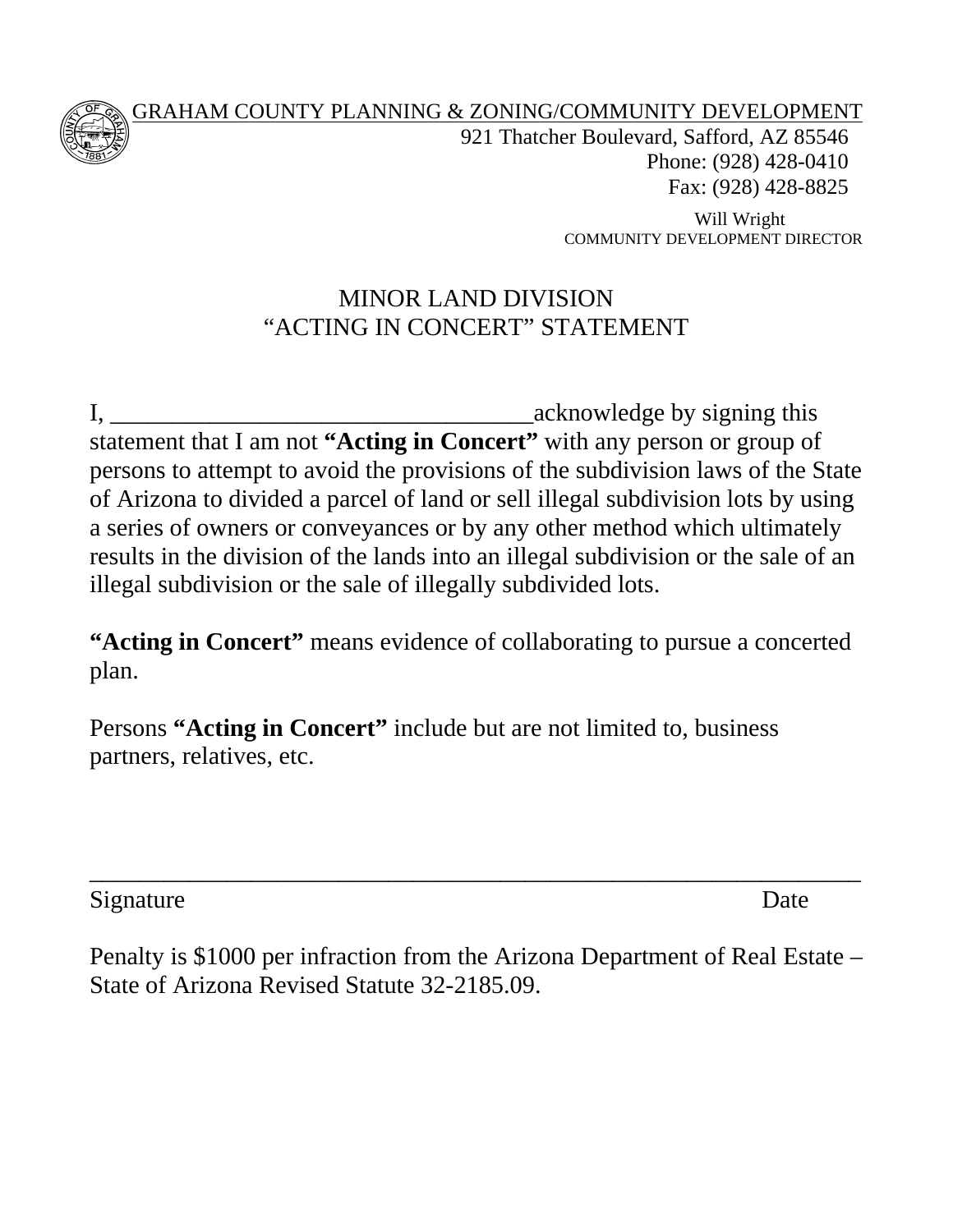#### **Engineering & Surveying Companies in Graham County**

Alta Arizona – 520-398-6651

Amox Land Surveyors Jessica Nesbitt, R.L.S.– 520-221-1223 ted@amoxlandsurveyors.com

Bisbee Land Surveying – 520-366-1211 Glen Summers, R.L.S.

Bowman – 928-428-3898

GEM Surveying – 602-758-7530 John Esquibel, R.L.S. johnesquibel39@gmail.com

Gray Ghost, LLC – 928-322-7065 Tom Palmer, P.E., R.L.S. tom@grayghostllc.com

Heath Brown, P.E. – 928-792-6754 [hbrown@engineer.com](mailto:hbrown@engineer.com)

Jevas Engineering – 928-965-6616 Brian Jevas, P.E., R.L.S.

S7 Survey LLC – 928-965-7054 Chris Scorse, R.L.S.

Souder-Miller & Associates – 928-428-9141 Darryl Coster, A.L.S.; Alonzo Martinez, A.P.E. [darryl.coster@soudermiller.com](mailto:darryl.coster@soudermiller.com)

Structural Engineering Solutions, LLC – 480-231-1928 Thomas Paige, P.E.

Thiessen Surveying Services – 928-965-6979 Ray Thiessen, R.L.S. raythiessen@hotmail.com

> W3 Engineering – 602-291-6676 Pradeep Karna, P.E. , P.M.P. [engineers@w3engineer.com](mailto:engineers@w3engineer.com) [www.w3engineer.com](https://linkprotect.cudasvc.com/url?a=http%3a%2f%2fwww.w3engineer.com&c=E,1,vrxALsKosiDz-MrFYViOIY2G_Yok4HaxJ0H-zZN4BbjoePcVzIvtPG4e2Olx6F8b3O-mhlWsTTxUjUGtz07j5pcAt_3s_LiqcMZUKojf&typo=1)

\*\*Any Licensed Arizona Civil Engineer or Surveyor \*R.L.S. = Registered Licensed Surveyor; A.L.S. = Arizona Licensed Surveyor \*P.E. = Civil Engineer; A.P.E. = Arizona Civil Engineer \*P.M.P. = Project Management Professional Rev. 05/12/2021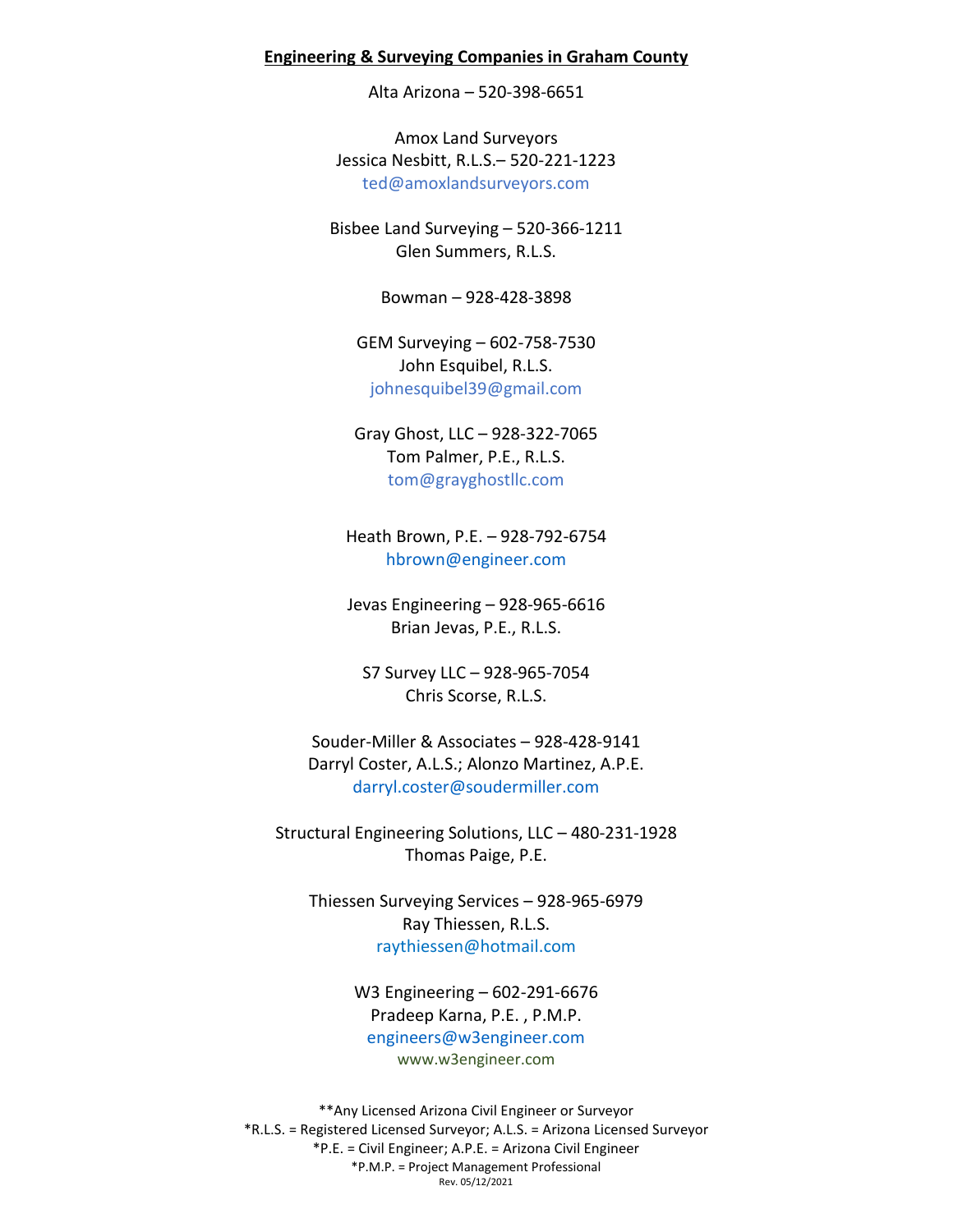# **CHAPTER 5 FIRE SERVICE FEATURES**

#### **SECTION 501 GENERAL**

501.1 Scope. Fire service features for buildings, structures and premises shall comply with this chapter.

501.2 Permits. A permit shall be required as set forth in Sections 105.6 and 105.7.

501.3 Construction documents. Construction documents for proposed fire apparatus access, location of fire lanes and construction documents and hydraulic calculations for fire hydrant systems shall be submitted to the fire department for review and approval prior to construction.

501.4 Timing of installation. When fire apparatus access roads or a water supply for fire protection is required to be installed, such protection shall be installed and made serviceable prior to and during the time of construction except when approved alternative methods of protection are provided. Temporary street signs shall be installed at each street intersection when construction of new roadways allows passage by vehicles in accordance with Section 505.2.

#### **SECTION 502 DEFINITIONS**

502.1 Definitions. The following words and terms shall, for the purposes of this chapter and as used elsewhere in this code. have the meanings shown herein.

FIRE APPARATUS ACCESS ROAD. A road that provides fire apparatus access from a fire station to a facility, building or portion thereof. This is a general term inclusive of all other terms such as fire lane, public street, private street, parking lot lane and access roadway.

FIRE COMMAND CENTER. The principal attended or unattended location where the status of the detection, alarm communications and control systems is displayed, and from which the system(s) can be manually controlled.

FIRE DEPARTMENT MASTER KEY. A limited issue key of special or controlled design to be carried by fire department officials in command which will open key boxes on specified properties.

FIRE LANE. A road or other passageway developed to allow the passage of fire apparatus. A fire lane is not necessarily intended for vehicular traffic other than fire apparatus.

KEY BOX. A secure, tamperproof device with a lock operable only by a fire department master key, and containing building entry keys and other keys that may be required for access in an emergency.

#### **SECTION 503 FIRE APPARATUS ACCESS ROADS**

503.1 Where required. Fire apparatus access roads shall be provided and maintained in accordance with Sections 503.1.1 through 503.1.3.

503.1.1 Buildings and facilities. Approved fire apparatus access roads shall be provided for every facility, building or portion of a building hereafter constructed or moved into or within the jurisdiction. The fire apparatus access road shall comply with the requirements of this section and shall extend to within 150 feet (45 720 mm) of all portions of the facility and all portions of the exterior walls of the first story of the building as measured by an approved route around the exterior of the building or facility.

Exception: The fire code official is authorized to increase the dimension of 150 feet (45 720 mm) where:

- 1. The building is equipped throughout with an approved automatic sprinkler system installed in accordance with Section 903.3.1.1, 903.3.1.2 or 903.3.1.3.
- 2. Fire apparatus access roads cannot be installed because of location on property, topography, waterways, nonnegotiable grades or other similar conditions, and an approved alternative means of fire protection is provided.
- 3. There are not more than two Group R-3 or Group U occupancies.

503.1.2 Additional access. The fire code official is authorized to require more than one fire apparatus access road based on the potential for impairment of a single road by vehicle congestion, condition of terrain, climatic conditions or other factors that could limit access.

503.1.3 High-piled storage. Fire department vehicle access to buildings used for high-piled combustible storage shall comply with the applicable provisions of Chapter 23.

503.2 Specifications. Fire apparatus access roads shall be installed and arranged in accordance with Sections 503.2.1 through 503.2.7.

503.2.1 Dimensions. Fire apparatus access roads shall have an unobstructed width of not less than 20 feet (6096 mm), except for approved security gates in accordance with Section 503.6, and an unobstructed vertical clearance of not less than 13 feet 6 inches (4115 mm).

503.2.2 Authority. The fire code official shall have the authority to require an increase in the minimum access widths where they are inadequate for fire or rescue operations.

503.2.3 Surface. Fire apparatus access roads shall be designed and maintained to support the imposed loads of fire apparatus and shall be surfaced so as to provide all-weather driving capabilities.